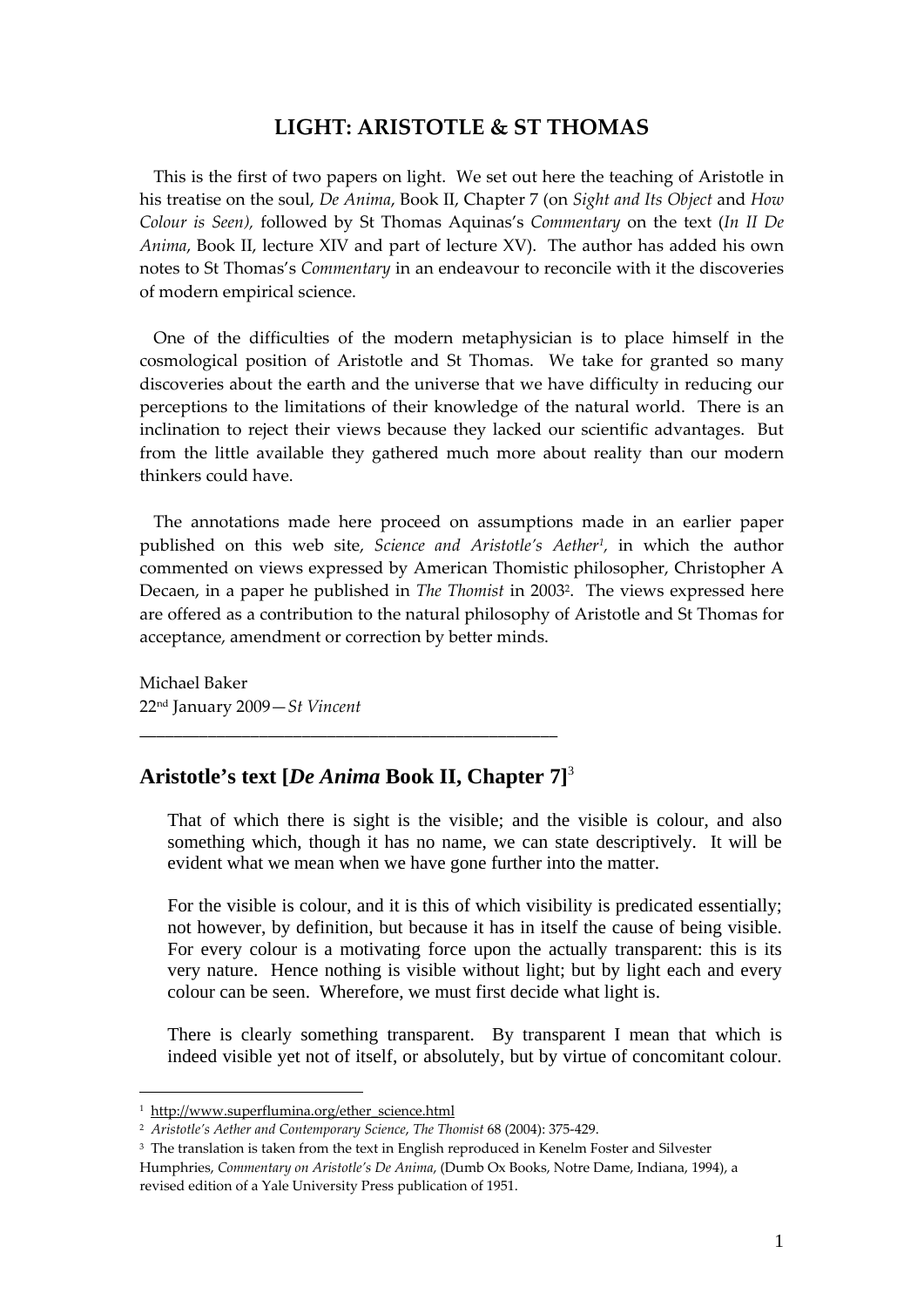Air and water and many solids are such. But transparency does not depend on either air or water as such, but on the same quality being found in both, and in the eternal sphere above as well.

Light is the act of this transparency, as such: but in potency this [transparency] is also darkness. Now, light is a kind of colour of the transparent, in so far as this is actualized by fire or something similar to the celestial body; which contains indeed something of one and the same nature as fire.

We have then indicated what the transparent is, and what light is; that light is not fire or any bodily thing, nor any emanation from a body—[if it were this last,] it would be a sort of body, and so be fire or the presence of something similar in the transparent.

For it is impossible for two bodies to exist in the same place at the same time.

Light seems to be the contrary of darkness; and the latter is the privation of this quality in the transparent. So it is plain that the presence of this is light.

Empedocles (or anyone else who may have said the same) was wrong when he said that light was borne along and extended between the earth and its envelope, unperceived by us. This is in contradiction alike to sound reasoning and to appearances. Such a thing might happen unobserved over a small space: but that it should remain unnoticed from the east to the west is a very extravagant postulate.

Now that only can receive colour which has none, as only that which is soundless can receive sound. What is without colour is the transparent and the invisible, or what is barely seen, being dark. The transparent is precisely of this nature when it is not in act, but in potency. For the same substance is sometimes dark, sometimes light.

Not all visible things, however, are visible in light, but only the colour proper to each. There are certain things which are, indeed, not seen in light, but which produce a sensation in darkness, such as those which burn or are luminous. These are not called by any one term. Such are the fungi of certain trees, horn, fishheads, scales and eyes. But the colour proper to each of these is not perceived. Why these things are thus seen is matter for another enquiry.

At present what is clear is that what is seen in light is colour; [and that] therefore it is not seen without light. For to be colour is to be able to move the transparent into act; and this act of the transparent is light. A plain proof whereof is that if one places on the sight itself a coloured object, it is not seen. But colour moves the transparent medium (e.g., air); and the sensitive organ is moved by this extended continuum.

Democritus put forward the erroneous opinion that if the medium were a vacuum, perception would be everywhere exact, even of an ant in the sky. This is, however, impossible; for only when the sensitive faculty is affected does vision occur. This cannot, however, be effected by the colour seen in itself. It must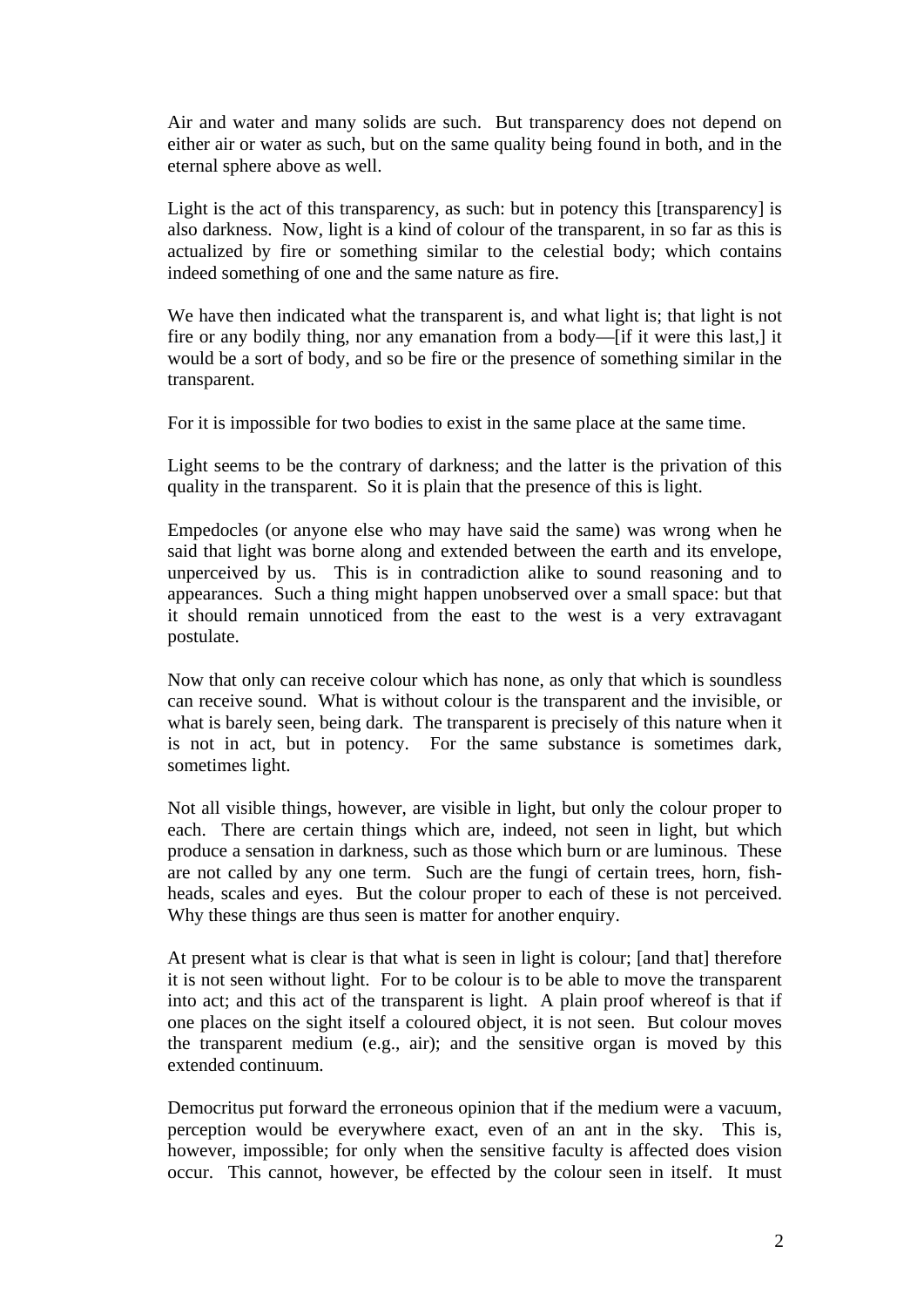therefore by due to the medium. If there were a vacuum, a thing, so far from being perceived clearly, would not be seen at all. We have stated then, why it is necessary that colour be seen in light.

But fire is seen in both darkness and light: necessarily, for the transparent is made light by it.

# **St Thomas's Commentary [In II** *De Anima* **Lectures XIV, XV]**<sup>4</sup>

\_\_\_\_\_\_\_\_\_\_\_\_\_\_\_\_\_\_\_\_\_\_\_\_\_\_\_\_\_\_\_\_\_\_\_\_\_\_\_\_\_\_\_\_\_\_\_\_\_\_\_

['n…' indicates the paragraph reference to the text in the original Latin: '§…' indicates the reference in the Pirotta edition of St Thomas's texts.]

The author's annotations have been made in Palotino Linotype, and inset.

### **Lecture XIV**

1

n. 1 §399 Having distinguished the proper sense-objects from the common, and from those that are sensible incidentally, the Philosopher now treats of the proper object of each sense: first of the proper object of sight; then, at 'Now let us start', of that of hearing; then, at 'It is not so easy', of that of smell; then, at 'The tastable', of that of taste; and lastly, at 'The same reasoning holds', of that of touch.

As to sight, he discusses, first, its object, and then, at 'At present what is clear', how this object comes to be seen. Touching the object of sight, he does two things. First, he determines what is the visible, dividing it into two. Secondly, at 'For the visible is colour', he deals with each. He says then, first, that, the proper object of a sense being that which the sense perceives *of itself exclusively*, the object of sense of which the special recipient is sight is the visible. Now in the visible two things are included. For while colour is visible, there is also something else which can be described in speech, but has no proper name. This relates to those things which can be seen by night such as glow-worms, certain fungi on oak-trees and the like, concerning which the course of this treatise will inform us more clearly as we gain a deeper understanding of the visible. But we must start with colour which is the more obvious visible.

n. 2 §400. Then, at 'For the visible', he begins to define both objects of sight, first colour and then, at 'Not all visible things', that of which he says that it has no proper name. As to colour he does two things: first, he shows what colour has to do with visibility; secondly, at 'There is, accordingly, something transparent' he settles what is required for colour to be seen.

First of all, then, he says that, colour being visible, it is visible of itself (*secundum se*), for colour as such is *per se* visible.

n. 3 §401. *Per se* [essentially] is said in two ways. In one way, when the predicate of a proposition falls within the definition of the subject, e.g., 'man is an animal'; for animal enters into the definition of man. And since that which falls

<sup>4</sup> The translation is based on that of Kenelm Foster and Silvester Humphries in their *Commentary on Aristotle's De Anima* cited above with amendments to expression in certain passages by the author.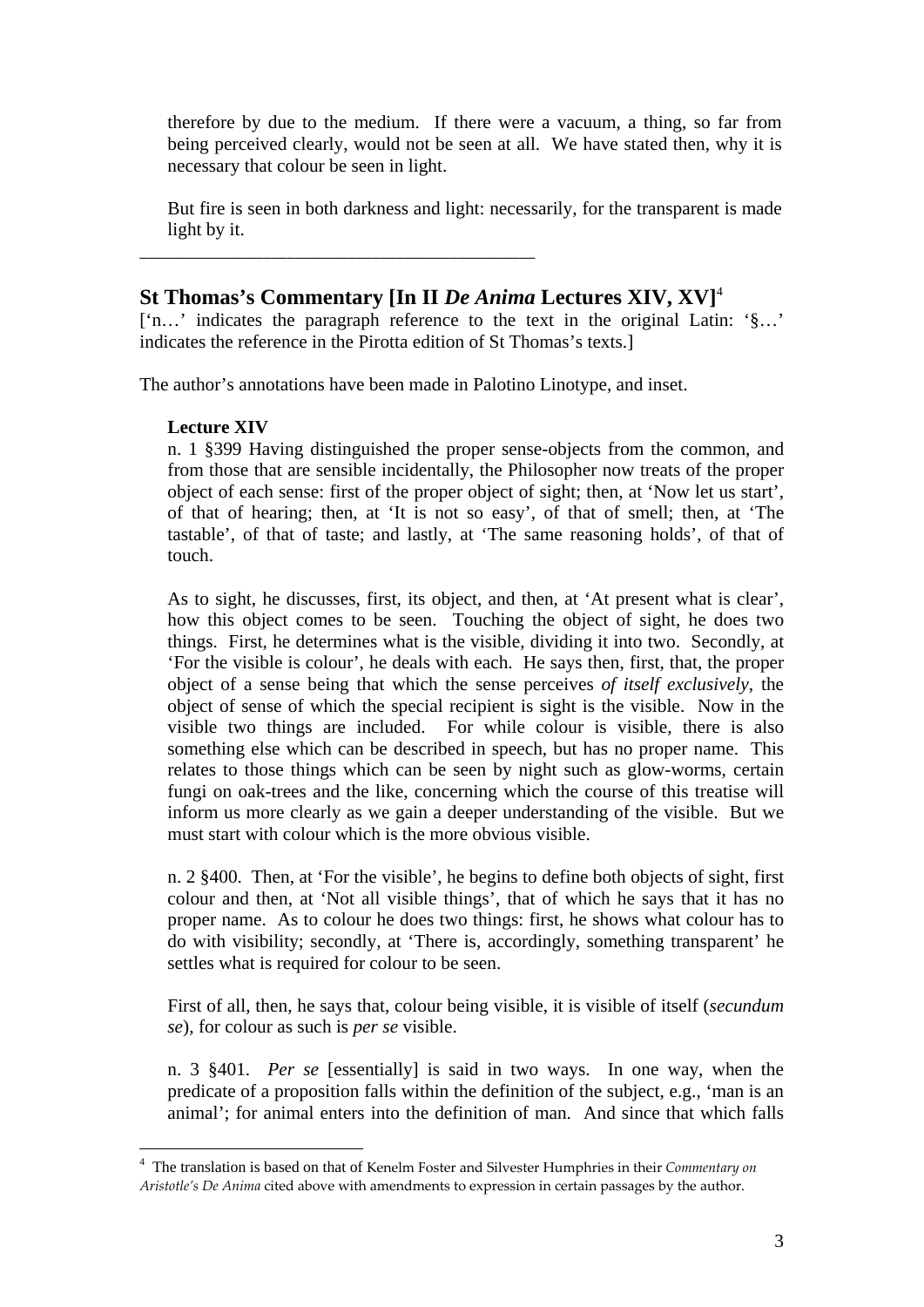within the definition of anything is in some way the cause of it, in such a case the predicate is said to be the cause of the subject. In the other way, on the contrary, it is said when the subject of the proposition falls within the definition of the predicate, as when it is said that a nose is snub, or a number is even—for snubness is nothing but a quality of a nose; and evenness of a number which can be halved—and in these cases the subject is a cause of the predicate.

n. 4 §402. Now colour is essentially visible not in the first, but in this second manner, for visibility is a quality, as being snub is a quality of a nose. And this is why he says that colour is visible according to itself (*secundum se*), but not by definition (*non ratione*); that is to say, not because visibility is placed in its definition, but because it possesses of itself the reason why it should be visible, as a subject possesses in itself the reason for a quality proper to it.

n. 5 §403. Which he proves from this, that all colour is able to move the diaphanous to act. For the diaphanous is the same as what is transparent—as air or water—and colour has this in its nature that it is able to move the diaphanous to act. And, on this, that it moves the diaphanous to act, the visible appears. Whence it follows that colour according to its nature is visible. And since the diaphanous it not brought to act save through light (*lumen*), it follows that colour is not visible without light. And, therefore, before it may be shown how colour may be seen, it is necessary to speak of light.

"The diaphanous is the same as what is transparent…" The diaphanous has in its nature something of the transparent and something of its contrary, the opaque. The transparent simpliciter (*aether*) is invisible and, likewise, the light it carries is invisible. Thus, the lights from the sun and the stars do not manifest themselves in lighted pathways outside earth's atmosphere. [It is because *aether* is ungenerable and incorruptible that it is not lit by the light it carries, nor heated by the heat; cf. *Science and Aristotle's Aether5*]. Their lights are only manifest on termination in the proper receptor, the eye (or its artificial equivalent, the photographic camera), or at the diaphanous (earth's atmosphere), or at some *corporis terminatum* (bodily surface) whether outside earth's atmosphere, such as a planet or satellite, or within it. In so far as the diaphanous is transparent it conveys light. It is in so far as it is a mix of the transparent and the opaque, it seems to me, that it makes colour manifest. It is the diaphanous, St Thomas says, that is receptive of colour. [Lectures XIV, n. 6; XV, n. 1]

n. 6 §404. Then, at 'There is, accordingly', he sets out those things without which colour cannot be seen, namely, the diaphanous and light (*lumen*); and this in three sections. First, he shows in what the diaphanous consists. Secondly, at 'But light (*lumen*) is the act of this etc...', he sets out concerning light (*de lumine*) what is its act. Thirdly, at 'Now that only can receive colour', he shows how the diaphanous is receptive of colour.

To begin with, therefore, he says that since colour moves the diaphanous by its very nature, the diaphanous must clearly be something. Since the diaphanous does not have colour of its own, it enables things to be seen by receiving colour from outside, and in this peculiar fashion (*aliquo modo*) it is visible. Examples of

<u>.</u>

<sup>&</sup>lt;sup>5</sup> http://www.superflumina.org/ether\_science.html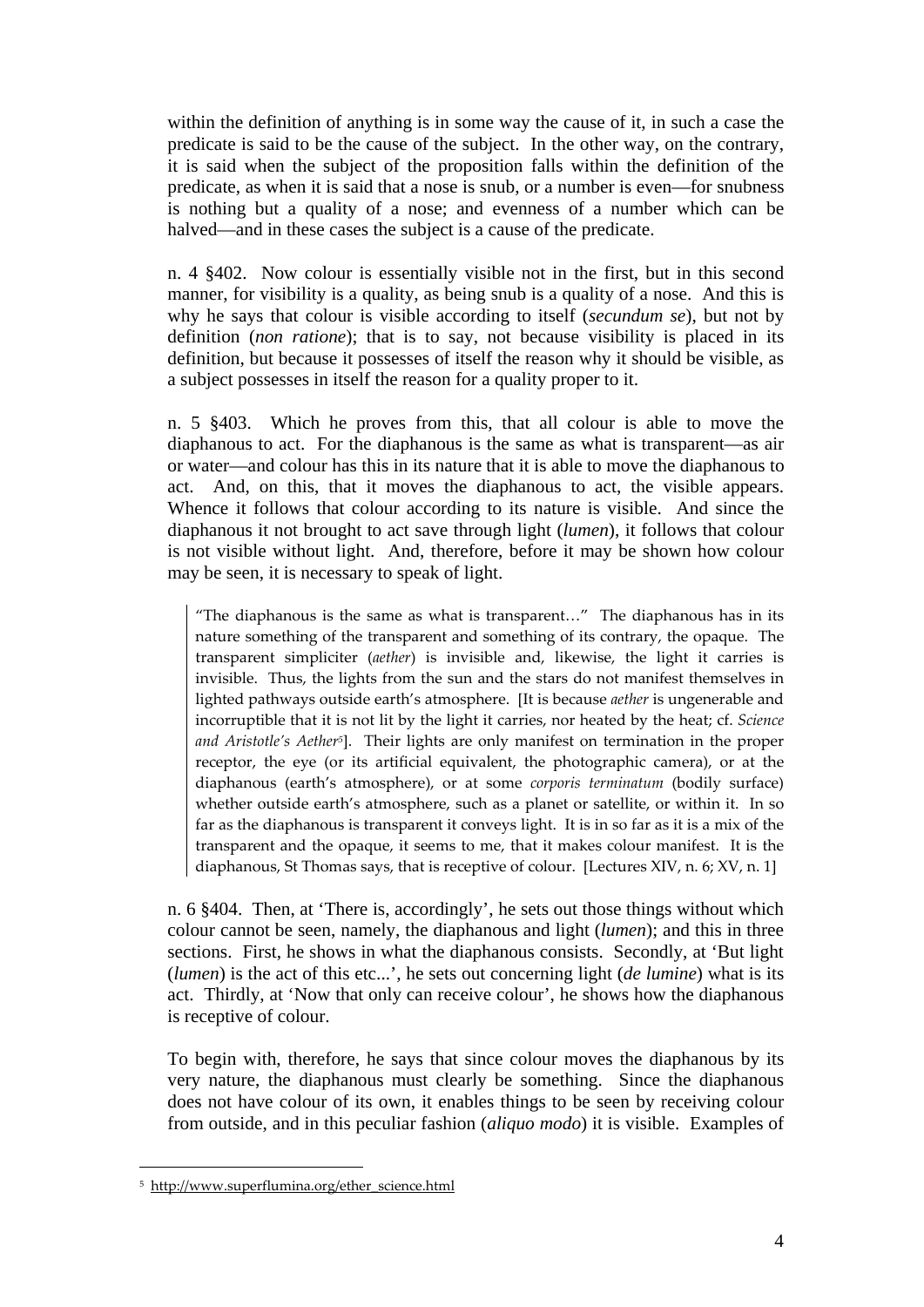the diaphanous are air and water and many solid bodies, certain jewels and glass. Now while other accidents pertain to the elements and the bodies of which they are constituted in accordance with the nature of those elements—such as heat and cold, weight and levity, and that sort of thing—the diaphanous does not befit the nature of air or water in this fashion (*tamen diaphanum non convenit praedictis*), but according to a common nature which is not confined to air and water—which are corruptible bodies—but to the heavenly body also which is perpetual and incorruptible. For at least some of the celestial bodies are manifestly diaphanous. We should not be able to see the fixed stars of the eighth sphere unless the lower spheres of the planets were transparent or diaphanous (*transparentes, vel diaphanae*). Hence it is evident that to be diaphanous (*diaphanitatis*) is not a property consequent on the nature of air or water, but of some more generic nature, in which the cause of diaphanousness is to be found, as we shall see later.

"In order that it may enable vision, the diaphanous does not have colour of its own…" In fact the diaphanous (e.g., air, water, glass, diamond etc.) does manifest colour, albeit faintly, or very faintly. Both philosophers allow (cf., here, and in Lecture XV n. 2 below) that the diaphanous can be called visible in some respect.

"[T]o be diaphanous is not a property consequent on the nature of air or water" but of some more generic nature. This is the issue. Aristotle uses one word to indicate the transparent, *phos*. St Thomas uses two, *transparens* and *diaphanum*. What St Thomas is referring to here is not diaphanousness, but transparency, but he says *diaphanitatis* because he is unaware that the heavenly bodies–sun, stars, planets, etc. are not part of the heavenly matter. Transparency, I argue, can properly only be said of *aether*.

Christopher A Decaen advised the author as follows: "Note... that St Thomas also brings in the words *lucens* and *lucidus* and even *illuminans*, all referring to the light source, in chapters 14 and 15. It also occurs to me that St Thomas (esp. in *De Sensu*) sometimes uses *perspicuum* as a synonym for *diaphanum*. See, esp. ch. 5 of *De Sensu's Commentary*."6

n. 7 §405. Next, at 'Light (*lumen*) etc.', he shows what light (*lumen*) is, first stating the truth, then dismissing an error. To begin with he says that light (*lumen*) is the act of the diaphanous as such. For it is evident that neither air nor water nor anything of that sort is actually transparent (*transparens*) unless it is illuminated. Of itself the diaphanous is in potency to both light and darkness (the latter being a privation of light) as primary matter is in potency both to form and the privation of form. Now light (*lumen*) is to the diaphanous as colour is to a bodily surface (*ad corpus terminatum*): each is the act and form of that which receives it. And on this account he says that light (*lumen*) is the colour, as it were, of the diaphanous, in virtue of which the diaphanous is made actually so by some light-giving body (*ab aliquo corpore lucente*), such as fire, or anything else of that kind, or by a celestial body. For to be full of light and to communicate it (*lucens actu et illuminativum*) is common to fire and to the celestial body, just as to be diaphanous (*esse diaphanum*) is common to air and water and to the celestial body.

<u>.</u>

<sup>6</sup> Personal communication to the author.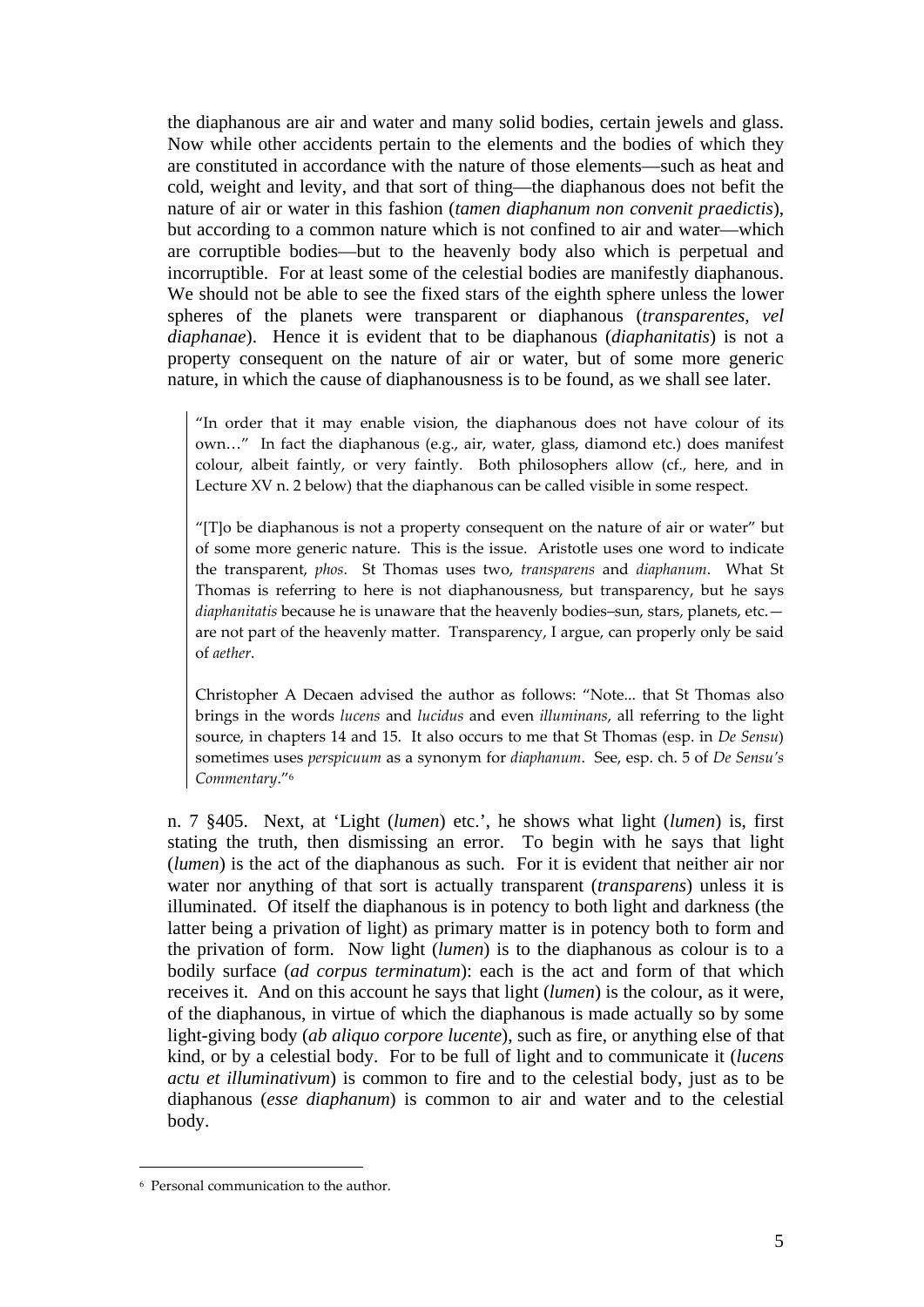"[L]ight is to the diaphanous as colour is to a bodily surface… on [which] account [Aristotle] says that light is the colour, as it were, of the diaphanous..." Light is invisible in the transparent, as said above: it is visible only in the diaphanous.

"[T]o be full of light and to communicate it is common to fire and to the celestial body, just as to be diaphanous (*esse diaphanum*) is common to air and water and to the celestial body." Here St Thomas elaborates his distinction of the diaphanous from the transparent. He speaks of the 'celestial body' here in the two senses arising from the confusion with *aether*, the heavenly substance, of the celestial lights it seems to contain.7 In the former, he applies to it the Latin word *lux*, indicating a light source; in the latter he is speaking of *aether* and its faculty of transparency by which *lux* is communicated. He might better have said *esse transparens* in the latter.

n. 8 §406. Then, at 'We have then indicated' he rejects a false opinion on light (*de lumine*); and this in two stages. First, he shows that light (*lumen*) is not a body; then at 'Empedocles was wrong' he refutes an objection brought against the arguments which prove that light is not a body. As to the first point he does three things.

First, he states his own view, saying that, once it is clear what the diaphanous is, and what light (*lumen*) is, it is evident that light (*lumen*) is neither fire (as some have said, positing three kinds of fire, the combustible, and flame, and light); nor a body at all, nor anything flowing from a body, as Democritus supposed, asserting that light (*lumen*) consisted of atomic particles emanating from a light giving body (*a corporis lucidis*). If there were these emanations from bodies, they would themselves be bodies or something corporeal and light (*lumen*) would thus be nothing other than fire, or something material of that sort, present in the diaphanous; which is the same as to say that light (*lumen*) is a body or an emanation from a body.

n. 9 §407. Next, at 'For it is impossible', he proves his own hypothesis thus. It is impossible for two bodies to be in one place at one time. If therefore light (*lumen*) were a body, it could not co-exist with a diaphanous body; but this is false; therefore light (*lumen*) is not a body.

n. 10 §408. Thirdly, at 'But it seems' (i.e., 'Light seems') he shows that light (*lumen*) exists (*est*) together with the diaphanous. For contraries exist in one and the same subject. But light (*lumen*) and darkness are contraries in the manner in which privation and the possession (of a quality) is a species of contrariety, as is stated in the *Metaphysics*, Book X [cf., chap. 4, 1055a30ff]. Obviously, darkness is a privation of this quality, i.e., of light (*lumen*) in the diaphanous, and therefore the diaphanous is the subject of darkness. Hence too, the presence of the quality mentioned, i.e., *lux*, is *lumen*: and therefore *lumen* exists (*est*) together with the diaphanous.

This passage elaborates St Thomas's understanding of light and the distinction he draws between *lux* and *lumen*, a distinction overlooked in standard translations which treat the two terms as synonymous. The subtlety of the Latin is not easy to

1

<sup>7</sup> 'Confusion' is said here, not derogatively, but technically. Because of the limits of his experimental knowledge, St Thomas treats as one elements which are physically distinct.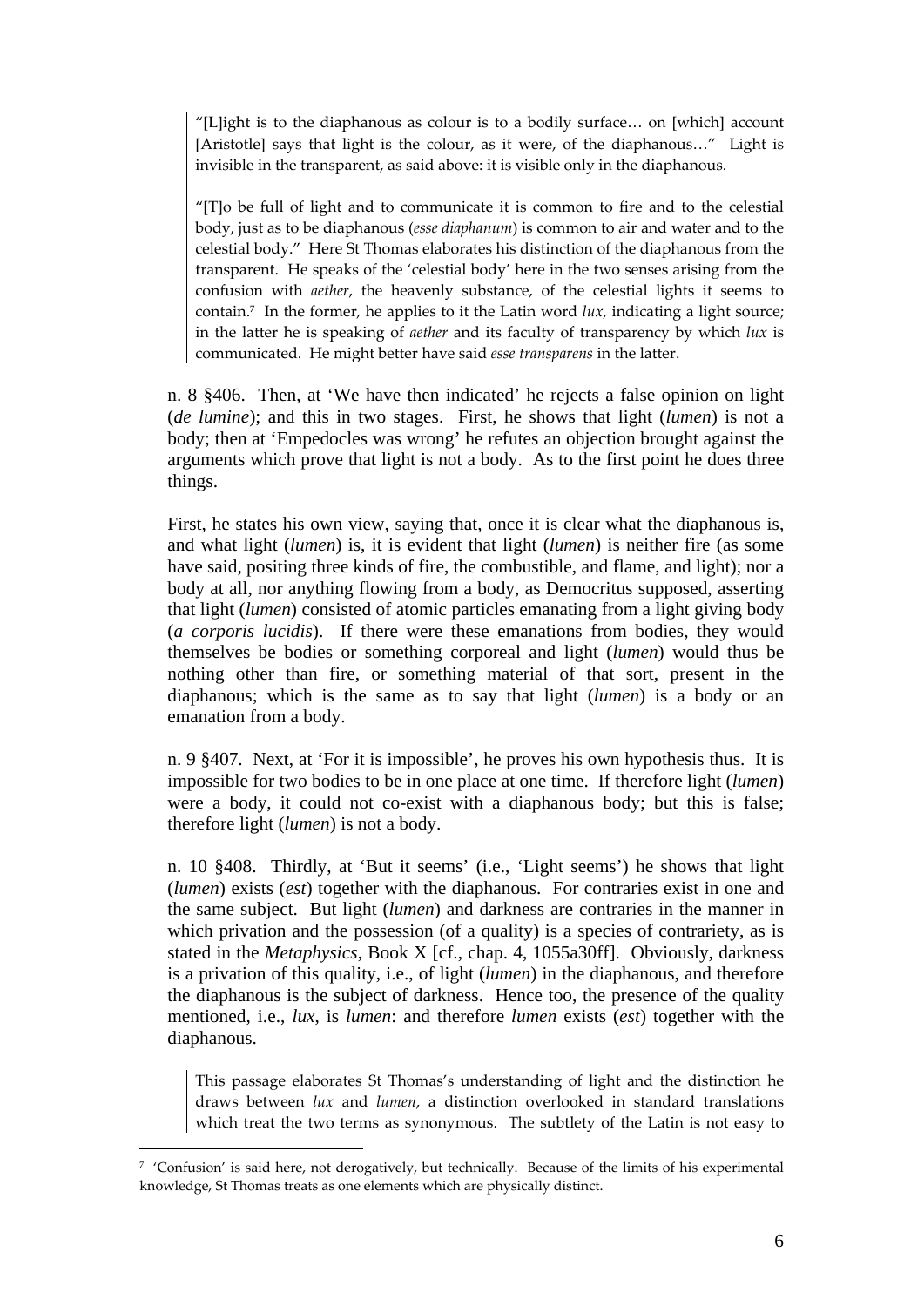render in English. We set it out here from 'But light and darkness…' to the end of the passage with the significant noun *habitus* (habit, power, quality or nature) highlighted. [L]umen autem et tenebra sunt contraria secundum modum quo privatio et **habitus** est quaedam contrarietas, ut dicitur in decimo metaphysicae. Manifestum est autem, quod tenebra est quaedam privatio huius **habitus**, scilicet luminis in diaphano; et sic subiectum tenebrae est diaphanum; ergo et praesentia dicti **habitus**, scilicet lucis, est lumen: ergo lumen est simul cum diaphano.

Where St Thomas first uses *habitus* he is referring to its usage in his Commentary on Chapter 4, Book X of Aristotle's *Metaphysics* [Book X, Lesson 6] There it means 'possession' (i.e., 'something had', its nominal meaning). 'Possession' is there contrasted with 'privation' (*habitus* and *privatio*). The second time he uses it he is referring to the quality in the diaphanous whose privation is darkness, namely, *lumen*. But the third, and most significant usage, of *habitus* refers to the quality of which *lumen* is the representative in the diaphanous, *lux*. He will say, at n. 23 below, "the participation or effect of *lux* in the diaphanous is called *lumen*." He says there also that *lux* has no contrary, a consequence of its proper substance, *aether* ('first altering body') having no contrary. Here he says that *lumen* does have a contrary but only in respect of privation which, as is remarked in the passage in the Commentary on the *Metaphysics*, is a sort of contradiction (non‐being) rather than contrariety *strictu sensu*. Light (*lumen*) is visible in the diaphanous, but invisible (as *lux)* in *aether*, as said above.

n. 11 §409. Then at 'And not rightly…' [i.e., 'Empedocles... was wrong'], he refutes an answer to one argument which might be urged against those who hold that light (*lumen*) is a body. For it is possible to argue thus against them: if light (*lumen*) were a body, illumination ought to be a local motion of light passing through the transparent; but no local movement of any body can be sudden or instantaneous; therefore, illumination would be not instantaneous but successive according to this view.

n. 12 §410. Of which the contrary is a fact of experience; for in the very instant in which a luminous body becomes present, the transparent is illuminated all at once, not part after part. So Empedocles, and all others of the same opinion, erred in saying that light was borne along by local motion, as a body is; and that it spread out successively through space, which is the medium between the earth and its envelope, i.e. the sky; and that this successive motion escapes our observation, so that the whole of space seems to us to be illuminated simultaneously.

Modern science may smile at the insistence of Aristotle and St Thomas on this point of instantaneous illumination, and say that they erred in rejecting Empedocles' view of light's successive motion. For light does not illumine instantaneously, but successively and at a speed science can demonstrate, 299,792.458 kps 'in vacuo'. But they were right and Empedocles, and modern science, wrong. For light is not a body, not corpuscular, not comprised of atomic particles, but a quality of a particular substance, *aether*. Crucial to the understanding of light is the realisation that it is not something that exists *in itself* (a substance) but only *in something else*. What follows? Light does not have a speed: rather, the speed of its propagation, *C*, is a property of its proper substance, *aether*. Light does illumine instantaneously. If the speed at which *aether* permits its propagation is not infinite, this is because *aether* is material and suffers from the limitations of all things material, inertia.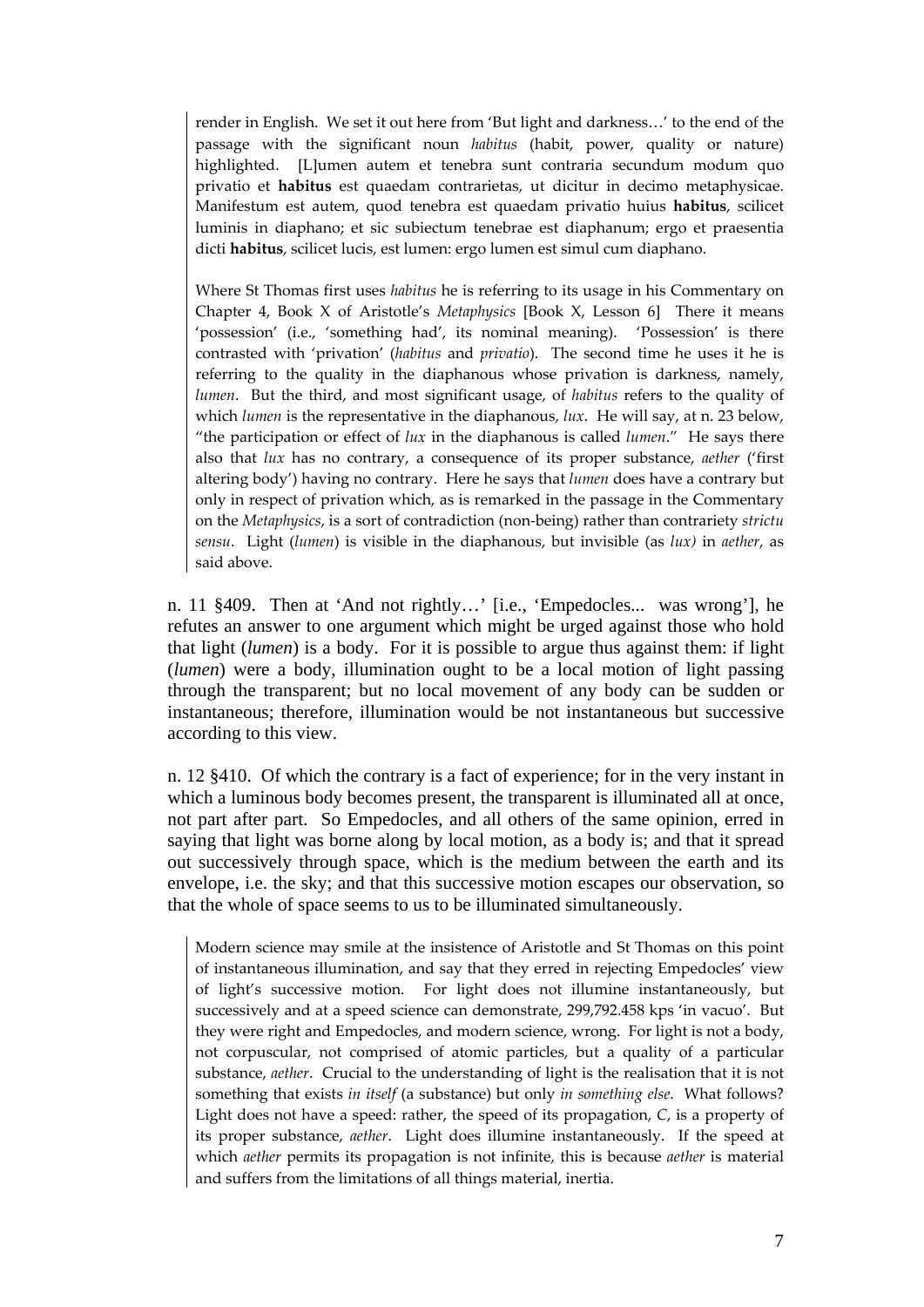n. 13 §411. For this assertion is against the truth which reason can easily perceive. For the illumination of the diaphanous requires nothing other than the opposition to the body to be illuminated of the one illuminating with no obstacle intervening.

n. 14 §412. Again, it contradicts appearances. One might indeed allow that successive local motion over a small space could escape our notice; but that a successive movement of light from the eastern to the western horizon should escape our notice is so great an improbability as to appear quite impossible.

n. 15 §413. But as the subject matter under discussion is threefold, i.e. the nature of light, and of the diaphanous, and of the necessity of light (*luminis*) for seeing, we must take these three questions one by one.

On the nature of light (*de natura luminis*) various opinions have been held. Some, as we have seen, held that light (*lumen*) was a body; being led to this by certain expressions used in speaking. For instance, we are accustomed to say that a ray 'passes through' the air, that it is 'thrown back', that rays 'intersect', and so forth; which all seem to imply something corporeal.

n. 16 §414. But this theory is groundless, as the arguments of Aristotle here adduced show, to which others might easily be added. Thus it is hard to see how a body could be suddenly multiplied over the whole hemisphere, or come into existence or vanish, as light does; nor how the mere intervention of an opaque body should extinguish light in any part of a transparent body if light itself were a body. To speak of the motion or rebounding of light is to use metaphors, as when we speak of heat 'proceeding into' things that are being heated or being 'thrown back' when it meets an obstacle.

n. 17 §415. Then there are those who maintain, on the contrary, that light (*lumen*) is spiritual in nature. Otherwise, they say, why should we use the term 'light' in speaking of intellectual things? For we say that intellectual things possess a certain intelligible 'light'. But this also is inadmissible.

n. 18 §416. For it is impossible that any spiritual or intelligible nature should fall within the apprehension of the senses; whose power, being essentially embodied, cannot acquire knowledge of any but bodily things. But if anyone should say that there is a spiritual 'light' other than the light that is sense-perceived, we need not quarrel with him; so long as he admits that the light which is perceived is not spiritual in nature. For there is no reason why quite different things should not have the same name.

n. 19 §417. The reason, in fact, why we employ 'light' and other words referring to vision in matters concerning the intellect is that the sense of sight has a special dignity; it is more spiritual and more subtle than any other sense. This is evident in two ways. First, from the object of sight. For objects fall under sight in virtue of properties which earthly bodies have in common with the heavenly bodies. On the other hand, touch is receptive of properties which are proper to the elements (such as heat and cold and the like); and taste and smell perceive properties that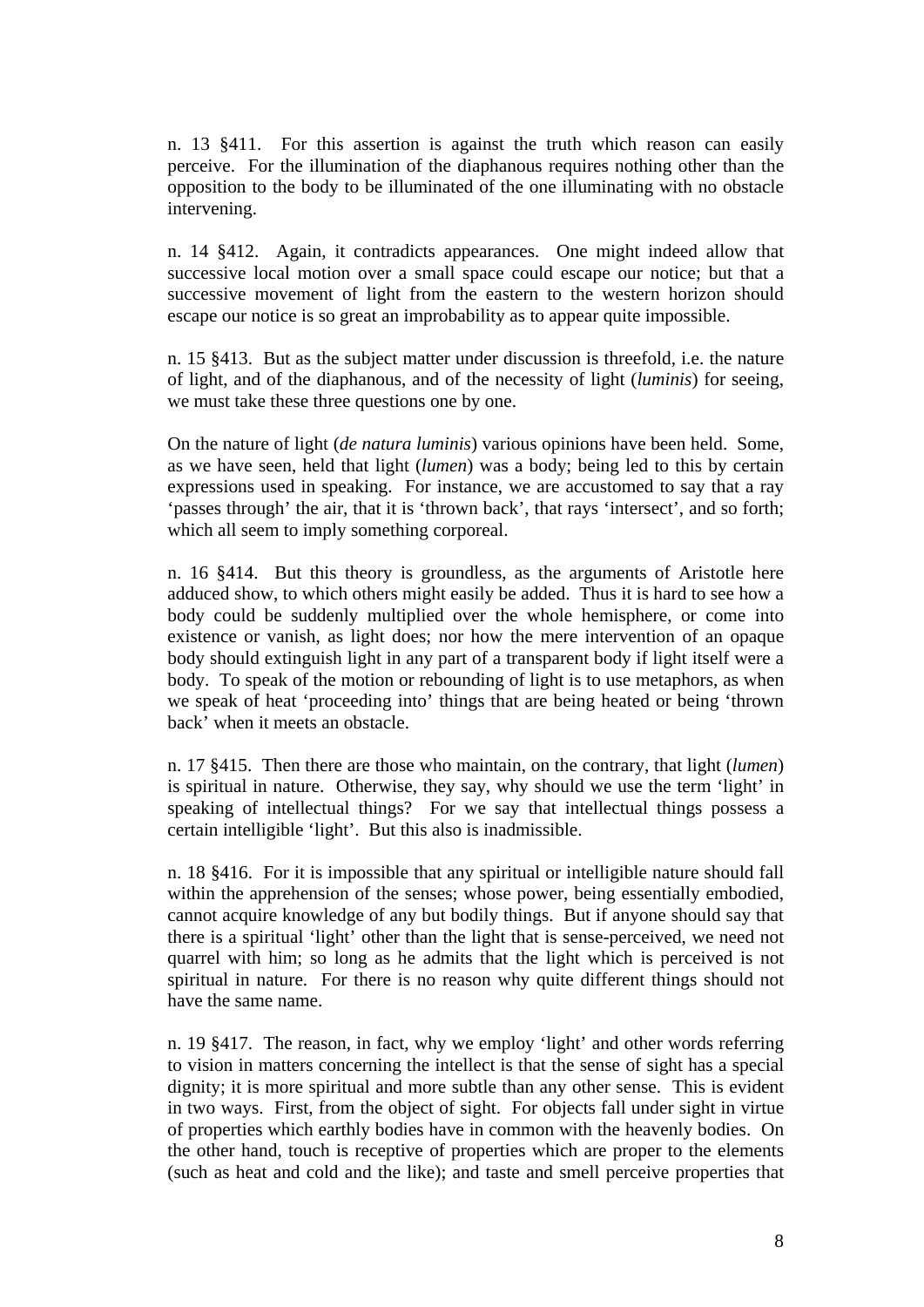pertain to compound bodies, according as these are variously compounded of heat and cold, moisture and dryness. Sound, again, is due to local movement which, indeed, is also common to earthly and heavenly bodies, but which, in the case of the cause of sound is a different kind of movement from that of the heavenly bodies, according to the opinion of Aristotle. Hence, from the very nature of the object it would appear that sight is the highest of the senses; with hearing nearest to it, and the others more remote from its dignity.

n. 20 §418. Next, one can see how the sense of sight is more immaterial (*spiritualior*) from its mode of affectation. For in every other sense what is immaterial in its operation is accompanied by some natural change. I mean by 'natural change' what happens when a quality is received by a subject according to the material mode of the subject's own existence, as e.g., when anything is cooled, or heated, or moved about in space. But immaterial change (*immutatio spiritualis)* refers to the manner of reception of the likeness of an object in the sense-organ, or in the medium between object and organ, as a form, causing knowledge, and not merely as a form in matter. For there is a difference between the mode of being which a sensible form has in the senses and that which it has in the thing sensed.

Now in the case of touching and tasting (which is a kind of touching) it is clear that material change occurs: the organ itself grows hot or cold by contact with a hot or cold object—there is not merely an immaterial change (*non fit immutatio spiritualis tantum*). So too the exercise of smell involves a sort of vaporous exhalation; and that of sound involves movement in space. But seeing involves only an immaterial change (*immutatio spiritualis*), and hence among all the senses sight is the more immaterial (*spiritualior*); with hearing as the next in order. These two senses are therefore the most immaterial (*maxime spirituales*), and are the only ones under our control. Hence the use we make of what refers to them and especially of what refers to sight, in speaking of intellectual objects and operations.8

n. 21 §419. Then again some have simply identified light (*lumen*) with the manifestation of colour. But this is patently untrue in the case of things that shine by night, their colour, nevertheless, remaining obscure.

n. 22 §420. Others, on the other hand, have said that light (*lumen*) was the substantial form of the sun, and that the brightness proceeding therefrom (in the form of colours in the air) had the sort of being that belongs to objects causing knowledge as such. But both these propositions are false. The former, because no substantial form is in and of itself an object of sense perception; it can only be intellectually apprehended. And if it is said that what the sense sees in the sun is not light but its splendour (*non est lux, sed splendor*), we need not dispute about names, provided only it be granted that what sight apprehends is not a substantial form. And the latter proposition too is false; because whatever simply has the being of a thing causing knowledge does not, as such, cause material change; but

1

<sup>&</sup>lt;sup>8</sup> I have substituted 'immaterial' for St Thomas's 'spiritual' because in the 21<sup>st</sup> century we limit the use of the term 'spiritual' to matters which concern belief, or to the religious. In any event, 'immaterial' is just as effective in conveving his meaning.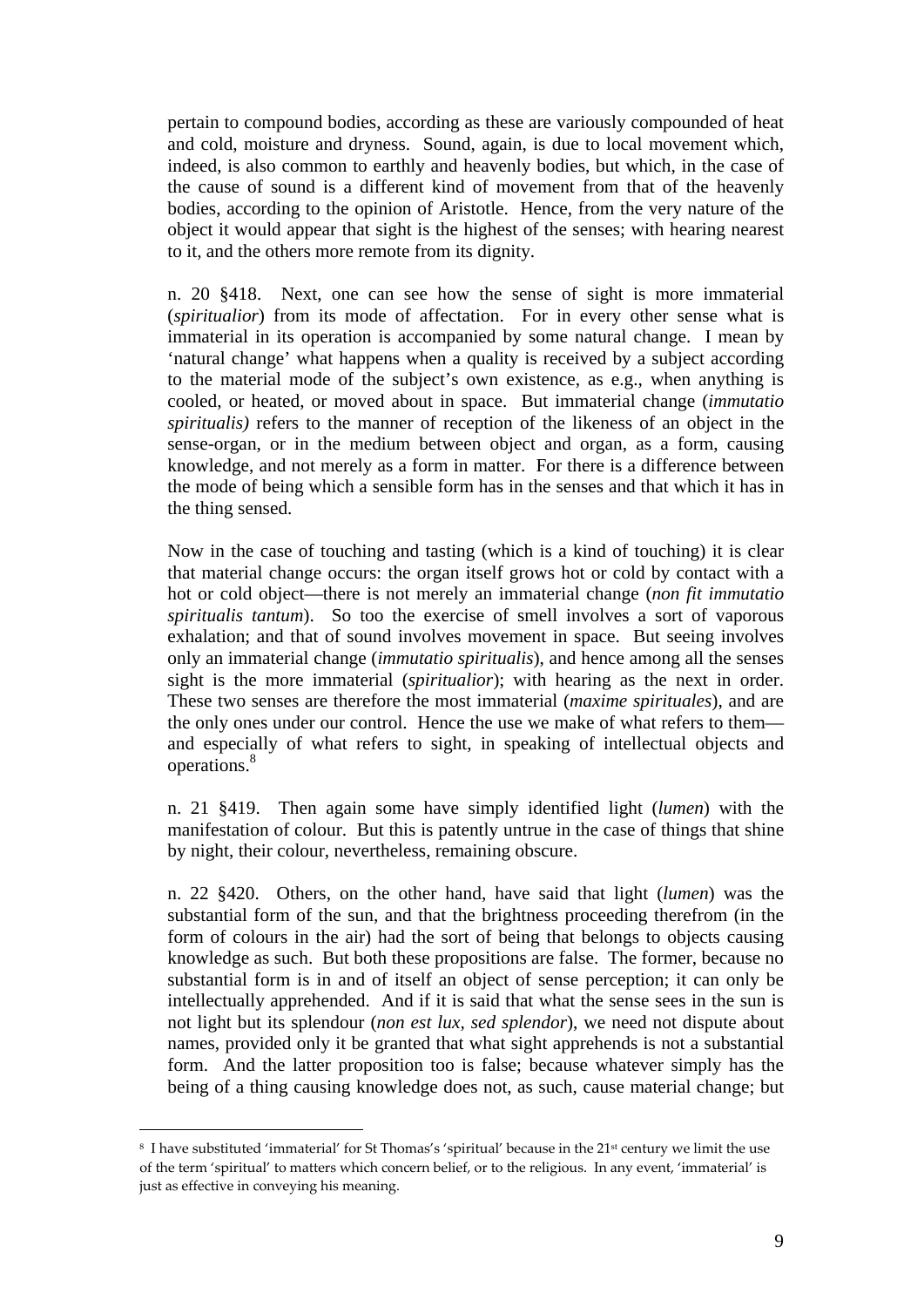the rays from the heavenly bodies do in fact materially affect all things on earth. Hence our own conclusion is that, just as the corporeal elements have certain active qualities through which they affect things materially, so light is the active quality of the heavenly body through which it acts; and is in the third species of quality, like heat.

Observe how St Thomas switches from *lumen* to *lux* as soon as mention is made of the sun.

n. 23 §421. But it differs from heat in this, that light (*lux*) is a quality of first altering body which has no contrary, whence it follows that light (*lux*) has no contrary: heat, on the other hand, has a contrary. And because light has no contrary there is no place for a contrary disposition in its recipient (*in suo susceptibili*). And, because of this, its matter (*suum passivum*), i.e., the diaphanous, is always as such immediately disposed to its form. That is why illumination occurs instantaneously, whereas what can become hot only becomes so by degrees. Now the participation, or effect, of light (*lux*) in the diaphanous is called *lumen*. If it appears in a direct line to the enlightened body it is called 'a ray'. But if it is caused by a reflection of a ray upon a light receiving body, it is called 'splendour'. But *lumen* is the universal [name] for every effect of light (*lux*) in the diaphanum.

"Now the participation, or effect, of light (*lux*) in the diaphanous is called *lumen*." I argue from this that light in the diaphanous may be *lux* or *lumen*; but light in *aether* is always *lux*.

"If it appears in a direct line to the enlightened body it is called 'a ray'. But if it is caused by a reflection of a ray upon a light receiving body, it is called 'splendour'." Neither a ray of light, nor the splendour of light (as St Thomas defines it here) can occur in *aether*—which is not to say that the lights of sun and stars seen from beyond earth's atmosphere are not 'splendid'. But St Thomas is referring to that particular quality of light which accompanies its dispersal in the diaphanous.

n. 24 §422. So much being admitted as to the nature of light (*luminis*), we can easily understand why certain bodies are always actually lucent, whilst others are diaphanous, and others opaque. Because light (*lux*) is a quality of the first altering body, the most perfect and least material of bodies, those among other bodies which are the least material and most mobile are always actually lucent. The next in this order are the diaphanous; whilst those that are most material, being neither luminous of themselves nor receptive of light (*luminis receptiva*), are the opaque. One may see this in the elements. For fire has light (*lucem*) in its nature, though that light (*lux*) does not appear to us except in other natures on account of density. Air and water, being more material (*minus formalia*), are diaphanous; whilst earth, the most material of all, is opaque.

Here St Thomas expressly distinguishes *aether* from the celestial bodies it appears to contain, and from the diaphanous, and ascribes *lux* to *aether* as its proper quality. He also ascribes *lux* to earthly fire.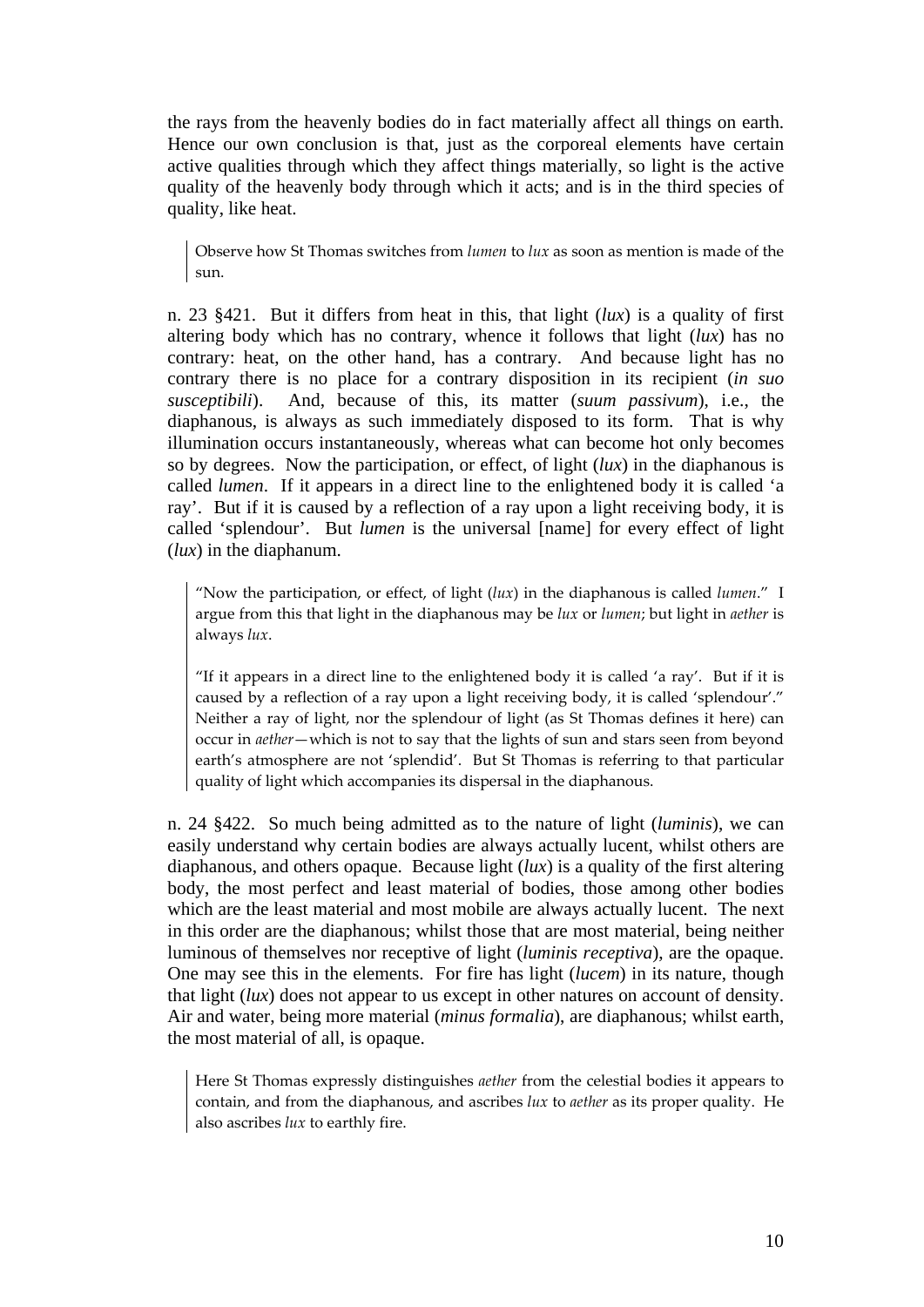n. 25 §423. As to the third point [the necessity of light for seeing], it should be noted that some have said that light is necessary for seeing on account of the colour in the things seen. For they say that colour has not the power to move the diaphanous, except through light (*nisi per lumen*). And they say that the indicator of this is that when one is standing in shadow he can see what is in the light (*in lumine*), but not conversely *[i.e., if he stands in the light he cannot see what is in* shadow]. The cause of this fact, they said, lay in a correspondence between sight and its object: as seeing is a single act, so it must bear on an object formally single; which would not be the case if colour were visible of itself—not in virtue of light—and light also were visible of itself.

n. 26 §424. Now this view is clearly contrary to what Aristotle says here, 'and which has in itself the cause of being visible'. Hence, according to Aristotle's opinion, it must be said that light is necessary for seeing, not because of colour, (as, they say, making colours actual which are only in potency while in darkness), but on account of the diaphanous which light renders actual, as the text states.

n. 27 §425. And as evidence of this, note that every form is, as such, a principle of effects resembling itself. Colour, being a form, has therefore of itself the power to impress its likeness on the medium (*in medio*). But note also that there is this difference between the form with a complete, and the form with an incomplete, power to act that the former is able not merely to impress its likeness on matter, but even to dispose matter to fit it for this likeness; which is beyond the power of the latter. Now the active power of colour is of the latter sort; for it is, in fact, only a kind of light somehow dimmed by admixture of opaque matter. Hence it lacks the power to render the medium fully disposed to receive colour. But this pure light (*lux pura*) can do.

n. 28  $$426$ . Whence it is also clear that, as light ( $lux$ ) is, in a certain way, the very substance of colour, all visible objects as such share in the same nature; nor does colour require to be made visible by extrinsic light (*per lumen extrinsecum*). That colours in light are visible to one standing in the shade is due to the medium's having been sufficiently illumined.

#### **Lecture XV**

n. 1 §427. After the Philosopher has shown (above) what is colour, what is the diaphanous and what *lumen,* he now proceeds to explain how the diaphanous is related to colour. It is clear, from the foregoing, that the diaphanous is receptive of colour; for colour acts upon it, as we have seen. Now what is receptive of colour must itself be colourless, as what receives sound must be soundless; for nothing receives what it already has. The diaphanous is therefore colourless.

n. 2 §428. But, as bodies are visible by their colours, the diaphanous must itself be invisible. Yet since one and the same power apprehends contrary qualities, it follows that sight, which apprehends light, also apprehends darkness. Hence, although the diaphanous of itself possesses neither light nor colour, being receptive of both, and is thus not of itself visible in the way that things bright or coloured are visible, it can, all the same, be called visible after the fashion of darkness which is hardly visible. The diaphanous, then, is of this sort, that is darkness, when it is not actually diaphanous, but only so in potency. For it is the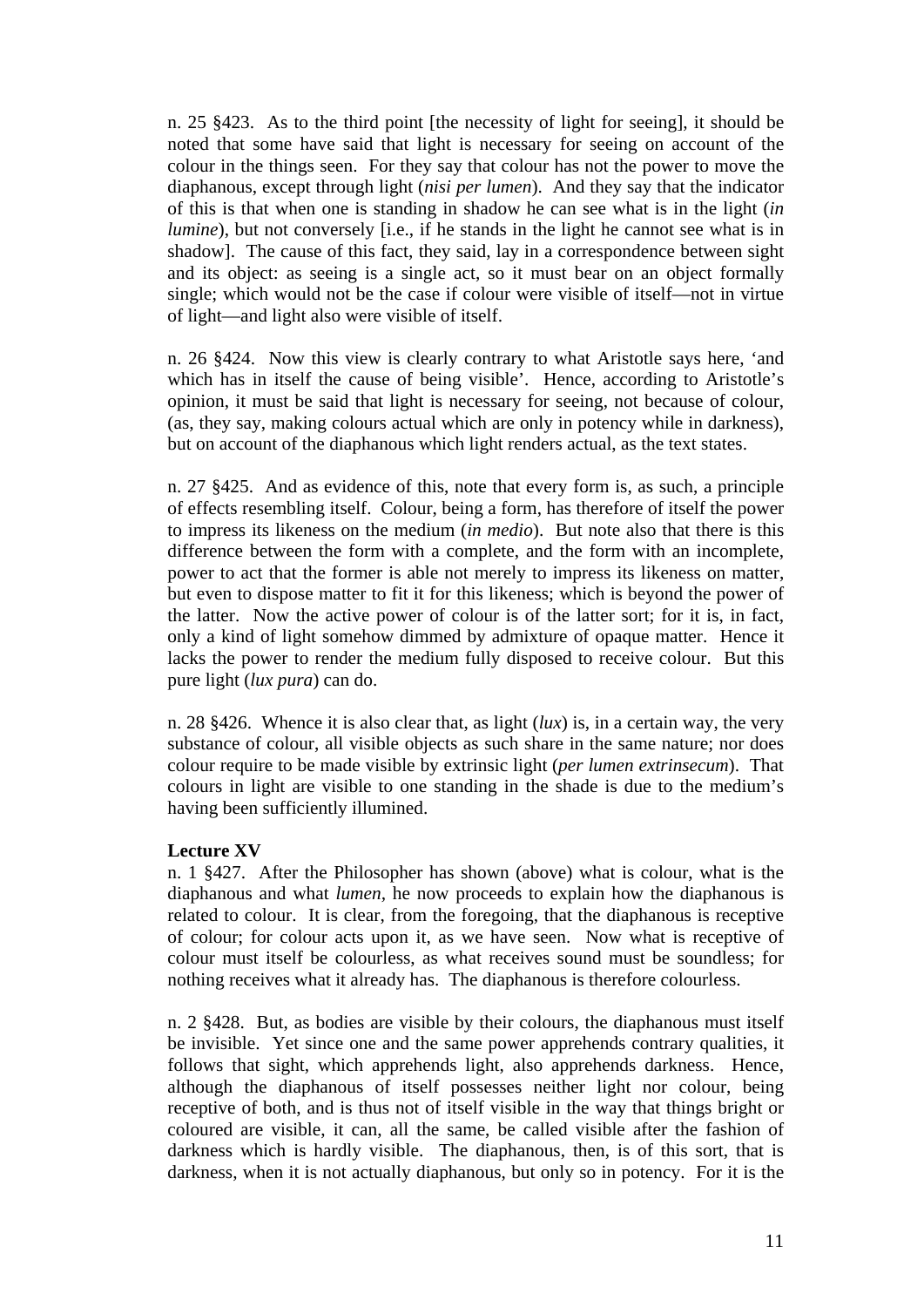same nature which is the subject at different times of darkness and of light (lumen). Thus it belongs to the diaphanous whilever it lacks luminosity and is only potentially transparent, to be in state of darkness.

"[A]s bodies are visible by their colours, the diaphanous must itself be invisible…" But relatively, not absolutely, so because the diaphanous is receptive of both light and colour. Both Philosophers agree that the diaphanous can be called visible after the fashion of darkness, and the scarcely visible. And this is borne out by experience, for each instance of the diaphanous, e.g., air, water, glass and (clear) precious stones, is coloured, albeit faintly. Similarly, considered as the media of sound, neither air nor the sea is utterly soundless as, e.g., when either is agitated violently.

n. 3 §429. Then at 'Not all', having decided about colour, which is made visible by light, he reaches a conclusion about that other visible object of which he said above that it had no proper name. He observes that not all things depend on light for being seen, but only the colour that is proper to each particular thing. Some things, e.g., certain animals that appear fiery and lucent in the dark, are not visible in the light, but only in darkness. There are many such things, including the fungi of oaks, the horn of certain beasts and heads of certain fish, and some animals' scales and eyes. But while all these things are visible in the dark, the colour proper to each is not seen in the dark. The things are seen both in light and in darkness; in light as coloured objects, but in darkness only as bright objects.

n. 4 §430. The reason why they are seen shining in the darkness is another matter. Aristotle only mentions the fact incidentally, in order to show the relation of the visible to luminosity. This, however, seems to be the reason for their being visible in the dark, that such things have in their constitution something of light (*aliquid lucis*), inasmuch as the brightness of fire and the transparency of air and water is not entirely smothered in them by the opacity of earth. But having only a small amount of light (*modicum… de luce*), their brightness (*lux*) is obscured in the presence of a greater light (*maioris luminis*). Hence in the light they appear not as bright, but only as coloured. But their light is so weak that it is unable perfectly to actualise the diaphanous so as to reduce it perfectly to act so that it can bring forth colour. Hence, by their light (*sub eorum luce*) neither their colour, nor that of other things, is able to be seen: only their brightness (*lux*). For light (*lux*), being a more effective agent upon the diaphanous than colour, and more visible, can be seen with less alteration of the diaphanous.

n. 5 §431. Next, at 'But now' (i.e., at 'At present what is clear…'), he explains how colour actually affects sight, first pointing out what this necessarily presupposes; and then, at 'The same holds', he shows that something similar necessarily applies in respect of the other senses. Concerning the first he makes two points. First he establishes the truth. Then at 'This is, however, impossible' he excludes an error. First, then, he says, what is clear as mentioned above, that what is seen in light (*in lumine*) and cannot be seen without it, is colour, for as said above, it is of the nature of colour (*de ratione colore*) to move the diaphanous; and it does this through light (*lumen*) which is the act of the diaphanous. Therefore without light (*lumen*) colour cannot be seen.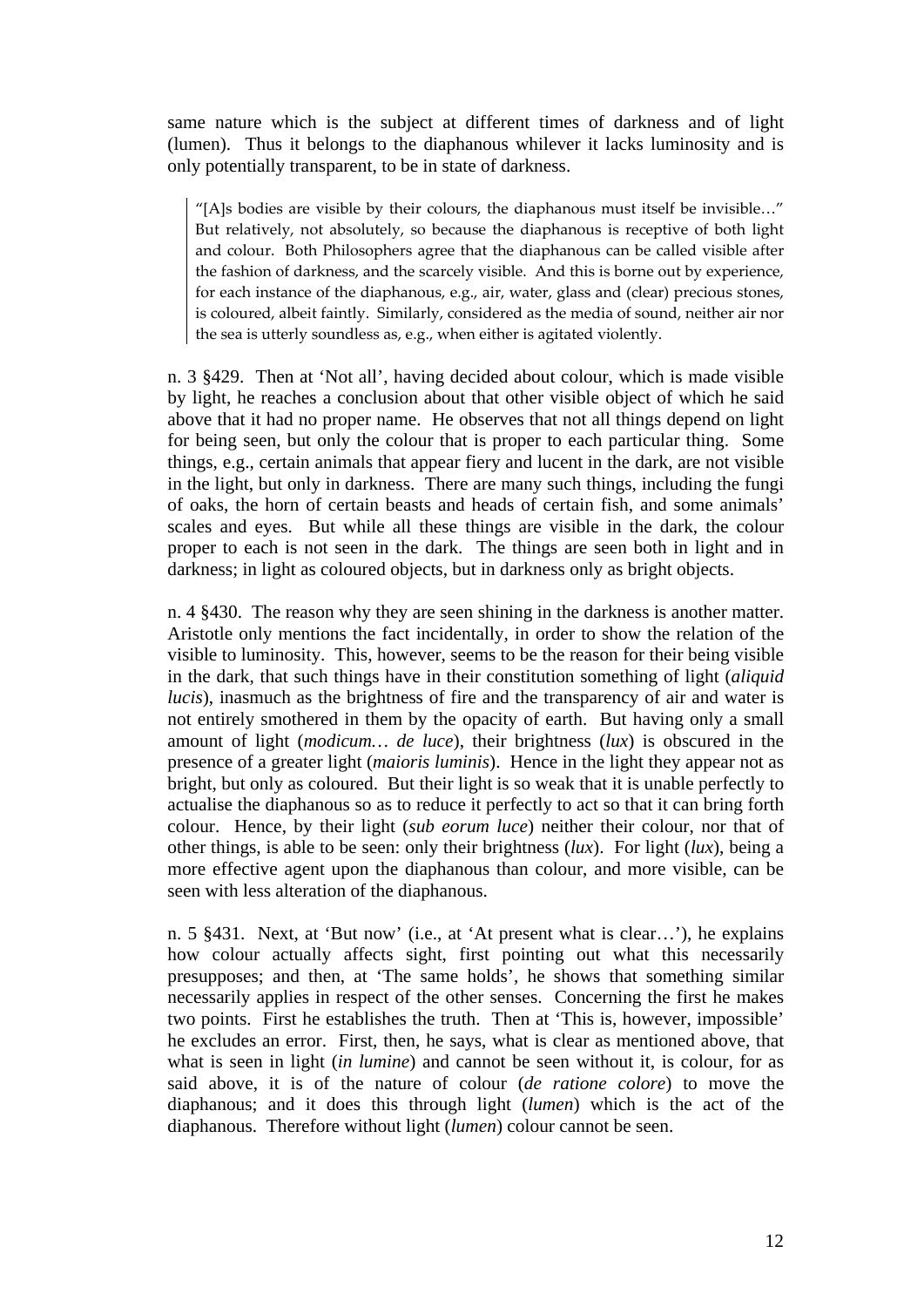"[W]ithout *lumen* colour cannot be seen." St Thomas's careful distinction of *lumen* from *lux* here is crucial to the understanding of how the diaphanous differs from *aether*. Colour cannot appear unless there is *lumen*—not *lux*, be it noted, but *lumen* which can only appear in the diaphanous. The applications of modern science bear this out: photographs of objects which have no surrounding atmosphere show them to be practically devoid of colour. Photographs of objects in the presence of an atmosphere, as e.g., the surface of Mars, do manifest colour.

n. 6 §432. The sign of which is this: if a coloured body is placed upon the organ of sight it cannot be seen, for there is no diaphanous medium to be affected by the colour. For though the pupil is [itself] a sort of diaphanum, yet it is not diaphanous in act if the coloured body is placed upon it. For there has to be air or something of that sort for colour to move the diaphanous to act, by which the [operative] sense, that is, the organ of sight, is moved as by a body continuous with itself. For bodies only affect one another through contact.

n. 7 §433. Then, when he says 'For this (is impossible)' he sets aside an error, saying Democritus did not speak well in opining that if the medium between the eye and the thing seen were a vacuum, any object, however small, would be visible at any distance, e.g. an ant on the vault of heaven. This is impossible. For if anything is to be seen it must actually affect the organ of sight. Now it has been shown that this organ as such is not affected by an immediate object—such as an object placed upon the eye. So there must be a medium between organ and object. But a vacuum is not a medium; it cannot receive or transmit effects from the object. Hence through a vacuum nothing would be seen at all.

n. 8 §434. Democritus erred because he thought that the reason why distance diminishes visibility was that the medium is an impediment to the action of the visible object upon sight. But this is false. The diaphanous is not in the least incompatible with luminosity or colour; on the contrary, it is precisely proportioned to their reception; a sign of which is that it is illuminated or coloured instantaneously. The reason why distance diminishes visibility, is that everything seen is seen within the angle of a triangle, or rather pyramid, whose base is the object seen and apex in the eye that sees.

n. 9 §435. It makes no difference whether seeing takes place by a movement from the eye outwards, so that the lines enclosing the triangle or pyramid run from the eye to the object, or the opposite, so long as seeing does involve this triangular or pyramidal figure; which is necessary because, since the object is larger than the pupil of the eye, its effect upon the medium has to be scaled down gradually until it reaches the eye. And, obviously, the longer are the sides of a triangle or pyramid the smaller is the angle at the apex, provided that the base remains the same. The further away, then, is the object, the less does it appear—until at a certain distance it cannot be seen at all.

n. 10 §436. Next, at 'But fire (is seen)', he explains how fire and bright bodies are seen—which are visible not only, like coloured objects, in the light, but even in the dark. There is a necessary reason for this, namely that fire contains enough light to actualise perfectly the diaphanous, so that both itself and other things